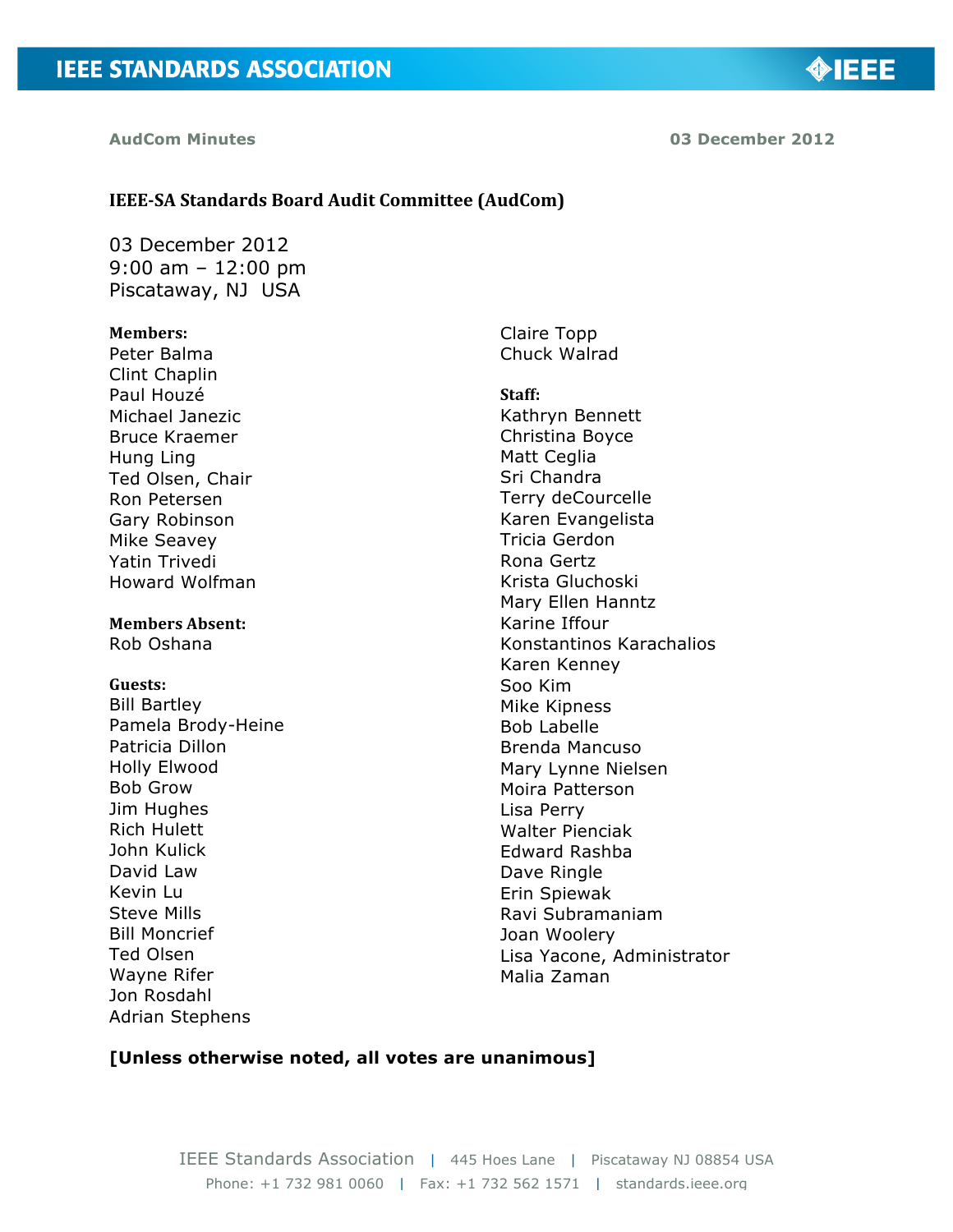# **1. CALL TO ORDER**

Chair Olsen called the meeting to order at 9:07 am. Introductions were made around the room.

# **2. REVIEW AND APPROVAL OF THE AGENDA**

Chair Olsen noted that he had decided to move agenda item 4.3.1 to the end of the agenda. A motion was made, and seconded, to approve the agenda. Upon vote, the motion passed.

# **3. APPROVAL OF MINUTES OF THE 28 AUGUST 2012 AUDCOM MEETING**

A motion was made, and seconded, to approve the minutes of the 28 August 2012. Upon vote, the minutes were approved.

# **4. P&P REVIEW**

# **4.1 Status of Continuing Sponsor P&P Review**

# **4.1.1 C/FIPA - Hung Ling, Howard Wolfman**

Hung reported that the Sponsor has submitted a revised P&P that addressed the concerns in the AudCom review checklist.

# **Motion: To accept the C/FIPA P&P. Upon vote the motion passed.**

# **4.1.2 C/LM – Paul Houzé, Gary Robinson**

Paul reported that the C/LM had submitted a revised P&P in response to the AudCom review checklist he and Gary had prepared. The only outstanding concern was that "Approval of public statements" was listed under "7.1.1 Actions requiring approval by a majority vote." The baseline requires that this action be listed under "7.1.2 Actions requiring approval by a two-thirds vote."

# **Motion: To conditionally accept the C/LM P&P contingent upon moving "Approval of public statements" to 7.1.2. Upon vote the motion passed.**

# **4.1.3 IAS/PCI – Howard Wolfman, Gary Robinson**

Howard and Gary are awaiting a response/revised P&P from the Sponsor. The IAS/PCI staff liaison, Lisa Perry, reported that IAS/PCI is continuing to work on a revision and should be submitting something soon. She will follow up with them.

This P&P will continue under review. As this P&P is due to expire 31 December 2012, an extension to operate under the existing IEEE-SASB accepted IAS/PCI P&P until March 2013 was granted.

# **4.1.4 PE/SUB – Hung Ling, Clint Chaplin**

Hung reported that the Sponsor has submitted a revised P&P that addressed the concerns in the AudCom review checklist.

# **Motion: To accept the PE/SUB P&P. Upon vote the motion passed.**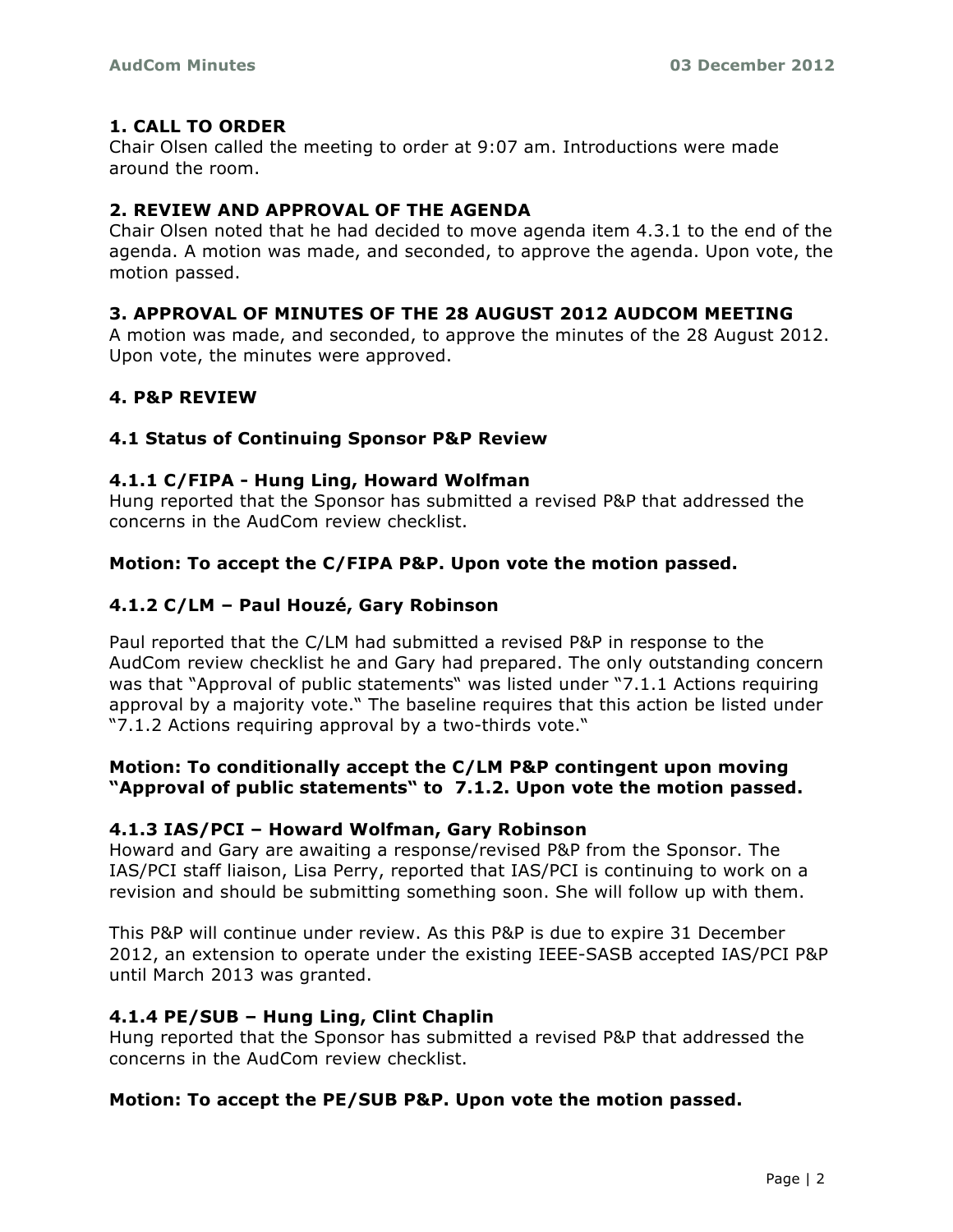# **4.2 New P&P Review**

Chair Olsen took a few minutes to congratulate and thank the committee for its prompt reviews which led to very quick turnaround times for submitting checklists to Sponsors. This was particularly impressive due to a flurry of late submittals towards the end of the year.

Chair Olsen also asked the group to work on closing out reviews by submitting final checklists showing that the revised P&P submittals answered the concerns listed in the initial checklists. All versions of the checklist are available in the checklist history for each P&P review.

# **4.2.1 C/SAB – Peter Balma, Howard Wolfman**

Peter reported that an AudCom review checklist had been uploaded on 27 November 2012 and that he and Howard are awaiting the Sponsor's response. Peter presented a few of his comments for AudCom discussion. AudCom agreed that Clause 6.2 on Conduct should not be modified. Gary Robinson, who is a past member of the C/SAB will be added to the review team as mentor.

This P&P will continue under review. As this P&P is due to expire 31 December 2012, an extension to operate under the existing IEEE-SASB accepted C/SAB P&P until March 2013 was granted.

# **4.2.2 IAS/CI – Bruce Kraemer, Paul Houzé**

Bruce reported that an AudCom review checklist was uploaded on 21 November 2012. There is only one clause requiring revision by the Sponsor. Bruce clarified that this review covered all of the IAS Sponsor P&P listed from 4.2.2 to 4.2.8 on this agenda.

**4.2.3 IAS/EM 4.2.4 IAS/ES 4.2.5 IAS/I&CPS 4.2.6 IAS/PSE 4.2.7 IAS/PSP 4.2.8 IAS/TBCC**

This P&P (for the seven IAS Sponsors listed) will continue under review. As these P&P are due to expire 31 December 2012, an extension to operate under the existing IEEE-SASB accepted IAS P&P until March 2013 was granted.

# **4.2.9 PE/ED&PG – Mike Seavey, Clint Chaplin**

Mike reported that the Sponsor has submitted a revised P&P that addressed the concerns in the AudCom review checklist.

# **Motion: To accept the PE/ED&PG P&P. Upon vote the motion passed.**

# **4.2.10 PE/EM – Yatin Trivedi, Bruce Kraemer**

Lisa reported that although Yatin and Bruce had been assigned to the review, the review had not yet begun. PE/EM's initial submittal had used a baseline prior to the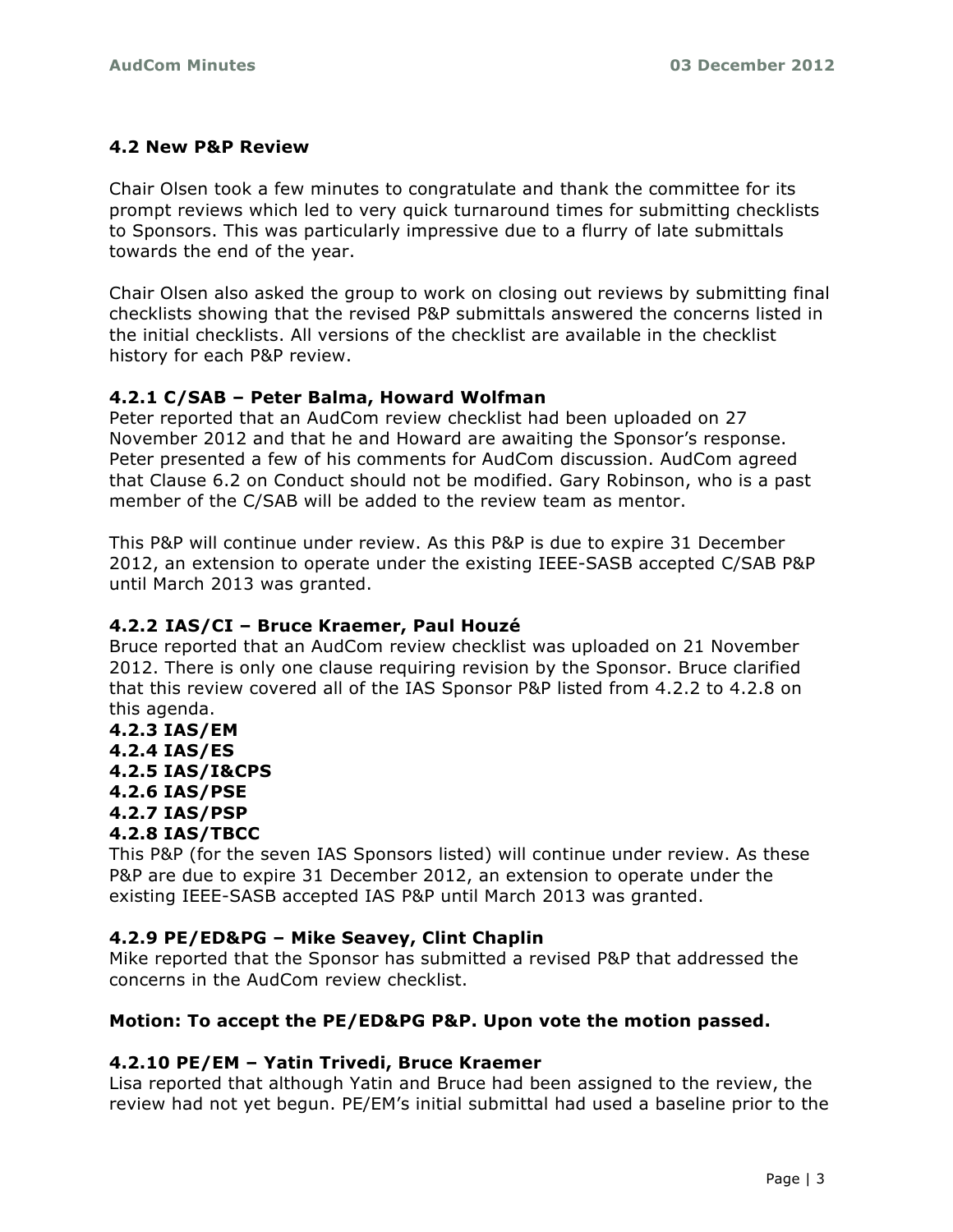2010 baseline and PE/EM was directed to resubmit using the 2010 baseline or later. PE/EM has requested an extension to complete this update.

As these P&P are due to expire 31 December 2012, an extension to operate under the existing IEEE-SASB accepted PE/EM P&P until March 2013 was granted.

# **AI: Malia Zaman, staff liaison to PE/EM, will inform the Sponsor that the initial submission should be no later than the first week of February 2013.**

# **4.2.11 PE/IC – Yatin Trivedi, Michael Janezic**

Yatin reported that an AudCom review checklist had been uploaded on 21 November 2012. The checklist requires one edit which he will fix. Yatin and Mike agreed that a telecon would be helpful to resolve their comments with the Sponsor.

As these P&P are due to expire 31 December 2012, an extension to operate under the existing IEEE-SASB accepted PE/IC P&P until March 2013 was granted.

### **AI: Lisa will set up a telecon between the reviewers and the Sponsor.**

# **4.2.12 PE/NPE – Gary Robinson, Ted Olsen**

Gary reported that the Sponsor has submitted a revised P&P that addressed the concerns in the AudCom review checklist.

### **Motion: To accept the PE/NPE P&P. Upon vote the motion passed.**

### **4.2.13 PE/PSACE –**

Lisa reported that, similar to PE/EM, PE/PSACE's initial submittal had used a baseline prior to the 2010 baseline and PE/PSACE was directed to resubmit using the 2010 baseline or later. The Sponsor did submit an updated document just prior to the meeting. AudCom reviewers will be assigned shortly.

As these P&P are due to expire 31 December 2012, an extension to operate under the existing IEEE-SASB accepted PE/PSACE P&P until March 2013 was granted.

### **4.2.14 PE/PSC –**

Lisa reported that the Sponsor submitted the P&P just prior to the meeting. AudCom reviewers will be assigned shortly.

As these P&P are due to expire 31 December 2012, an extension to operate under the existing IEEE-SASB accepted PE/PSC P&P until March 2013 was granted.

### **4.2.15 PE/PSIM – Ron Petersen, Hung Ling**

Ron reported that the Sponsor has submitted a revised P&P that addressed the concerns in the AudCom review checklist.

### **Motion: To accept the PE/PSIM P&P. Upon vote the motion passed.**

### **4.2.16 PE/PSR – Ron Petersen, Mike Seavey**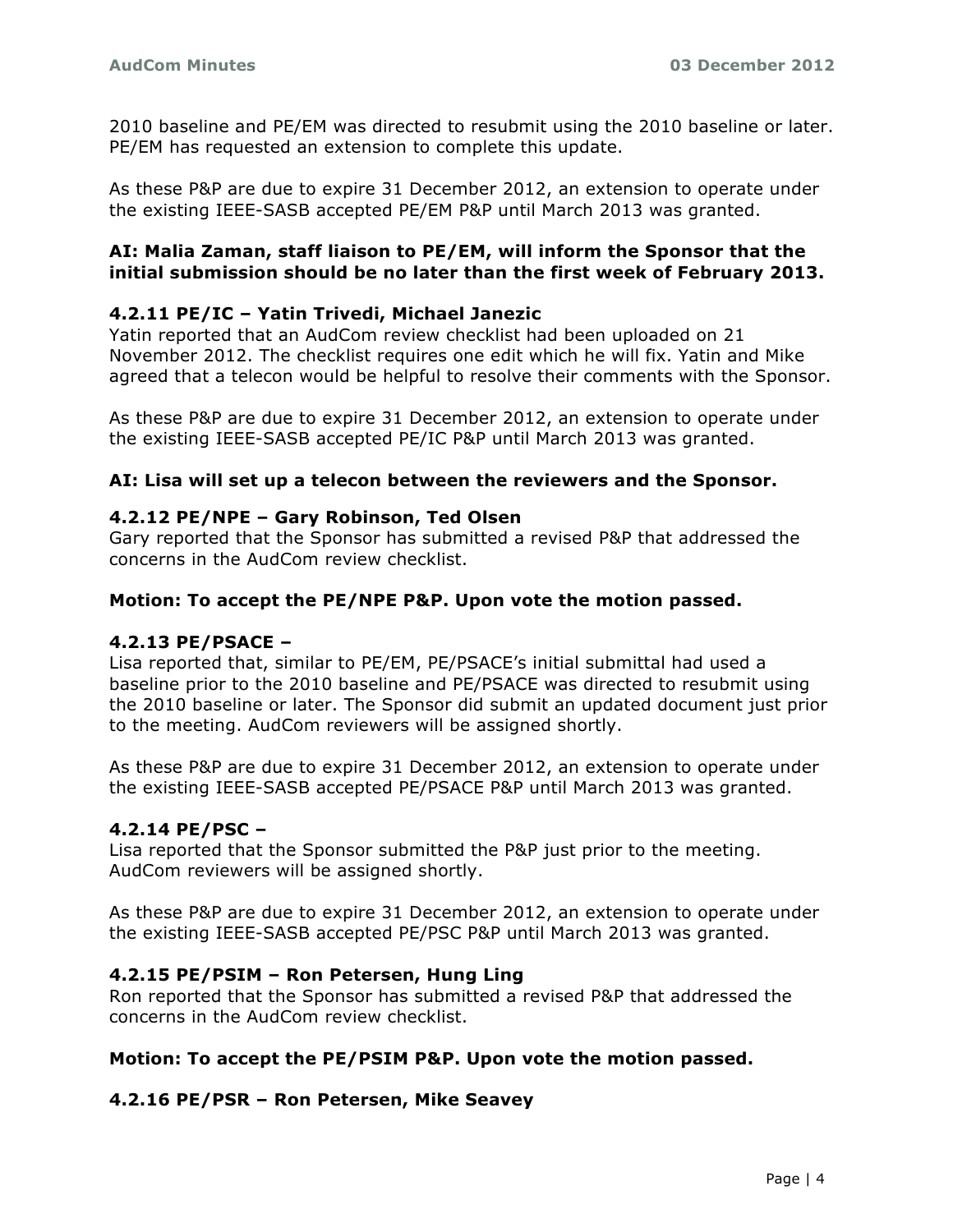Ron and Mike reported that the Sponsor, following the AudCom review checklist and a telecon, has submitted a revised P&P that addressed their concerns.

# **Motion: To accept the PE/PSR P&P. Upon vote the motion passed.**

# **4.2.17 PE/SPDLV – Peter Balma, Hung Ling**

Peter reported that he and Hung had a final telecon with the Sponsor following the upload of a second AudCom review checklist. They are now satisfied with resulting P&P revision. He also clarified that the P&P would cover both SPDLV (low voltage) and SPDHV (high voltage) Sponsors.

# **Motion: To accept the PE/SPDLV - PE/SPDHV P&P. Upon vote the motion passed.**

### **4.2.18 PE/SWG – Ron Petersen, Clint Chaplin**

Ron reported that the Sponsor has submitted a revised P&P that addressed the concerns in the AudCom review checklist.

# **Motion: To accept the PE/SWG P&P. Upon vote the motion passed.**

### **4.2.19 PE/T&D – Yatin Trivedi, Michael Janezic**

Yatin reported that an AudCom review checklist had been uploaded on 21 November 2012. Yatin and Mike agreed that a telecon would be helpful to resolve their comments with the Sponsor.

As these P&P are due to expire 31 December 2012, an extension to operate under the existing IEEE-SASB accepted PE/T&D P&P until March 2013 was granted.

### **AI: Lisa will set up a telecon between the reviewers and the Sponsor.**

### **4.2.20 PEL/SC – Mike Janezic, Ted Olsen**

Mike reported that the Sponsor has submitted a revised P&P that addressed the concerns in the AudCom review checklist.

### **Motion: To accept the PEL/SC P&P. Upon vote the motion passed.**

#### **4.2.21 SASB/SCC39 –Bruce Kraemer/Paul Houzé**

Paul reported that an AudCom review checklist had been uploaded on 3 December 2012. He and Bruce had a few, mostly editorial comments. Ron Petersen, Sponsor Chair of SCC39 stated he had seen the comments and was agreeable to the suggested changes. He said would update the document and re-upload it soon after the meeting.

# **Motion: To conditionally accept the SCC39 P&P contingent upon completion of editorial changes indicated in the checklist. Upon vote the motion passed.**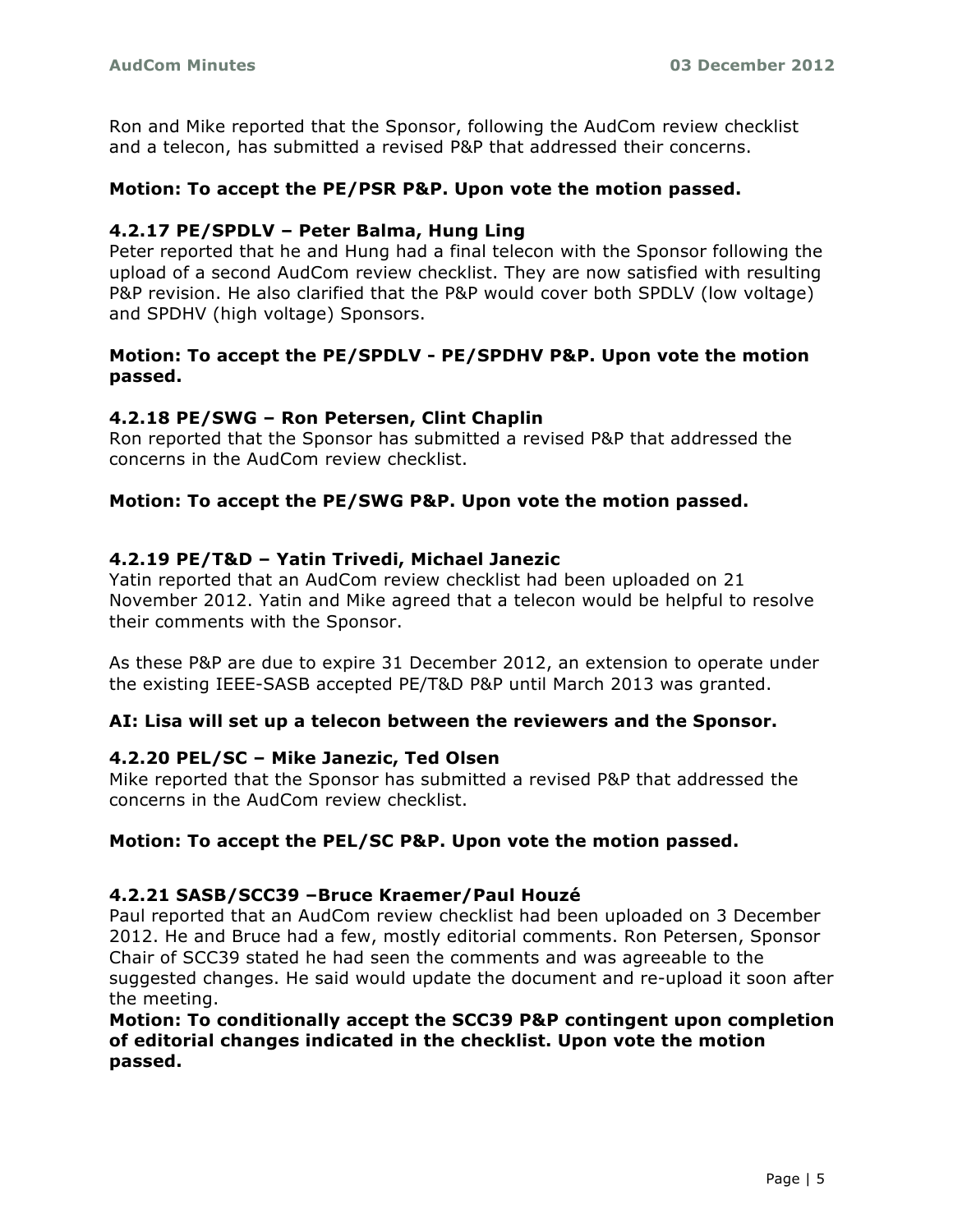Chair Olsen requested that a final clean checklist be uploaded by the lead reviewer for each review.

**AI: Upload final clean checklist: C/LM – Gary Robinson PE/PSIM – Ron Petersen PE/SWG – Ron Petersen SCC39 – Bruce Kraemer**

# **4.3 Working Group P&P Review**

# **4.3.1 C/EASC** – **Paul Houzé, Ted Olsen**

Chair Olsen reported that the AudCom reviewers had continued and additional concerns regarding the submitted C/EASC WG P&P. A question and answer dialog with the C/EASC Sponsor was held during the meeting. Following this dialog, AudCom went into executive session. The following motion was made and approved by AudCom during executive session:

- **The C/EASC WG P&P as submitted is not accepted.**
- **Move to defer this issue until a meeting of an AudCom task group can be held to allow more time to review documentation**

#### **4.3.2 COM/PLC** –**Yatin Trivedi, Bruce Kraemer**

AudCom will report to the IEEE-SA Standards Board that no issues have been found with the COM/PLC WG P&P.

### **4.3.4 IES/IES** – **Clint Chaplin, Ron Petersen**

AudCom will report to the IEEE-SA Standards Board that no issues have been found with the IES WG P&P.

### **4.3.5 C/IA - Peter Balma, Michael Janezic**

Peter reported that he and Mike had a conference call with the Sponsor in early September and were still waiting for a final revision to be submitted. The staff liaison, Kathryn Bennett, indicated that the Sponsor Chair was reportedly balloting the revision within the Sponsor this week. She will follow up with him.

No action was taken. The C/IA WG P&P will continue under review.

#### **4.3.6 CES – Peter Balma, Howard Wolfman**

Peter noted that the Sponsor had initially lowered the quorum level required. When Peter made a comment on this, the Sponsor was willing to change the number back to what the baseline had but it was noted that the clause is modifiable and the instructions do not currently say that the number cannot be lowered.

AudCom will report to the IEEE-SA Standards Board that no issues have been found with the CES WG P&P.